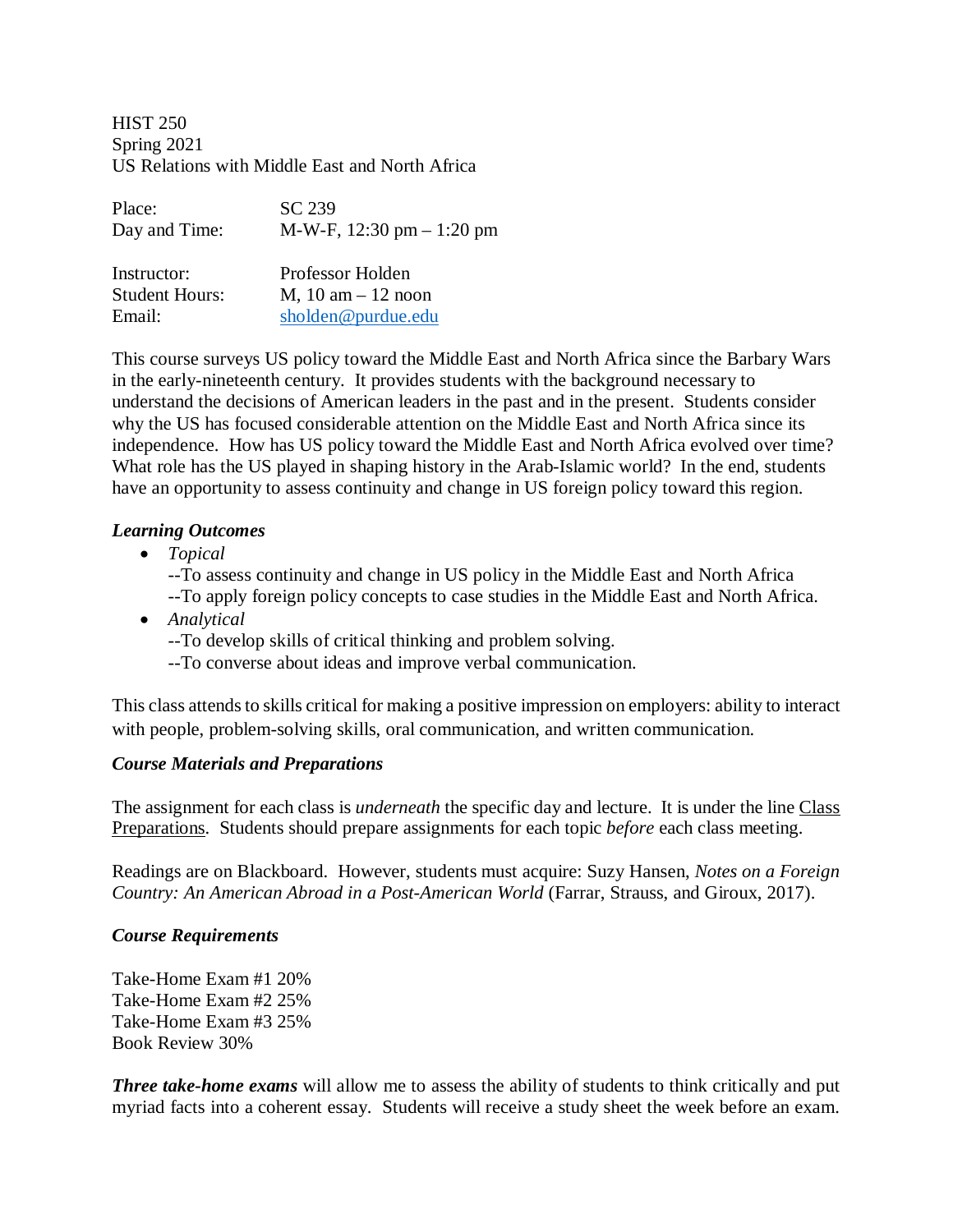I will grade your responses according to your ability to discuss events and people as well as their significance. You must also demonstrate mastery of *assigned* materials and class lectures.

This class requires that you write an *analytical review of Suzy Hansen's book Notes on a Foreign Country*. These reviews are to be two to three pages (not more, not less). You must write it in 12-point type-face, double-spaced, with one-inch margins. This review will be due on 4 May by 5 pm. You will be penalized five points for each day the essay is late. We will devote a class period to discussing the book, and I will provide detailed guidelines to help your write the review.

*Email etiquette* is important. If you contact me, please email [sholden@purdue.edu.](mailto:sholden@purdue.edu) You should put the course number and query in the subject line (HIST 250, book review). I would like you to use a formal salutation (Dear Professor Holden) and close with your full name (Sincerely, Chris Paul). Consider grammar and punctuation when writing the email. If I want to send supplementary questions or cancel a class, I will email the class list. So, please check your Purdue email daily.

| 18 January (M) | <b>Martin Luther King Day</b> |
|----------------|-------------------------------|
|                |                               |

**20 January (W) Course Introduction**

*Concepts & Precedents*

| 22 January $(F)$<br><b>Where Is the "Middle East"?</b> |
|--------------------------------------------------------|
|--------------------------------------------------------|

Class Preparations

Roger Adelson, "British and U.S. Use and Misuse of the Term "Middle East," in *Is There a Middle East?: The Evolution of a Geopolitical Concept*, ed. Michael E. Bonine, Abbas Amanat, and Michael Ezekiel Gasper (Stanford University Press, 2012), 36-55.

**25 January (M) Interests and Values**

Class Preparations

Keith Shimko, "Interests," in *The Foreign Policy Puzzle: Interests, Threats, and Tools* (Oxford University Press, 2017), 25-51.

Aaron David Miller, "The Politically [Incorrect Guide to US Interests in the Middle East,](https://foreignpolicy.com/2012/08/15/the-politically-incorrect-guide-to-u-s-interests-in-the-middle-east/)" *Foreign Policy* (15 August 2012).

Martin Indyk, "The Middle East Isn't Worth It Anymore," *The Wall Street Journal* (17 January 2020).

**27 January (W) Foreign Policy Precedents in Ottoman North Africa** Robert J. Allison, "Americans and the Muslim World—First Encounters," in *The Middle East and the United States*, 6<sup>th</sup> ed., David W. Lesch and Mark L. Haas, ed. (Routledge, 2012), 19-29.

Max Boot, ["Savage Wars of Peace,](https://www.hoover.org/research/savage-wars-peace)" *Hoover Digest*, no. 3 (2002).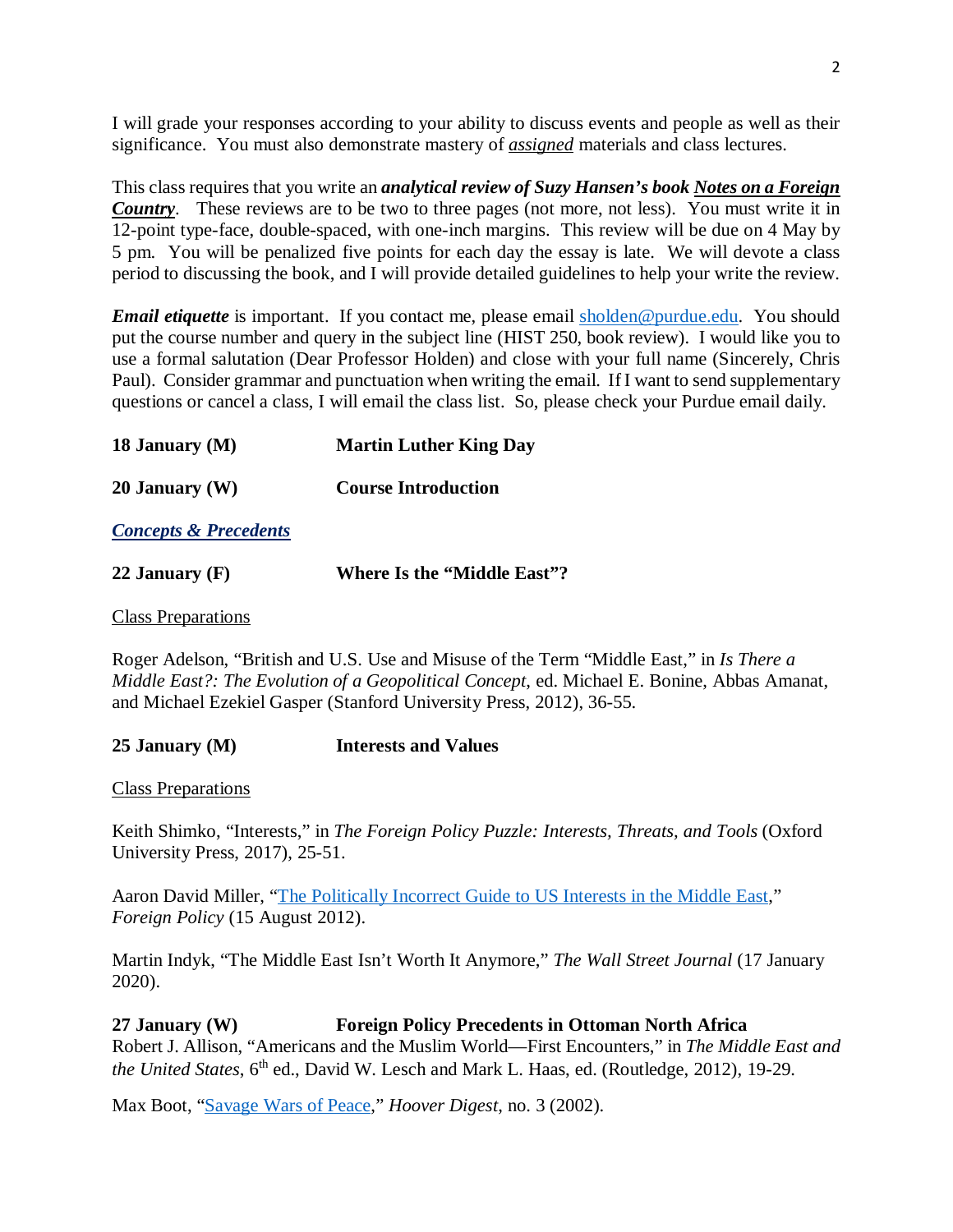#### **29 January (F) The Barbary Wars and the "Lessons of History"**

#### Class Preparations

Patrick Taulère and Kim Hawkins, "The Battle of Tripoli," 2004 (45 min.)

Mike Pesca, "Day to Day" on NPR, ["The Iraq-Barbary Comparison,](https://www.npr.org/templates/story/story.php?storyId=7602136)" 26 February 2007 (4 min.)

C. Hitchens, "To the Shores of Tripoli," *Time Magazine*, 5 July 2004.

**1 February (M) Synthesis Day (Or, Catch Up Day)**

*World War I*

**3 February (W) World War I**

Class Preparations

["The Ottomans,](https://www.aljazeera.com/program/featured-documentaries/2014/12/3/world-war-one-through-arab-eyes)" episode 2 of "World War I through Arab Eyes," *Al Jazeera*, 2014 (43 min.)

William L. Cleveland and Martin Bunton, *A History of the Modern Middle East*, 6<sup>th</sup> ed. (Routledge, 2018), 139-159.

#### **5 February (F) American Orientalism**

Class Preparations

Douglas Little, *American Orientalism: The United States and the Middle East since 1945*  (University of North Carolina Press, 2009), 9-42.

NPR, Morning Edition, ["Valentino's Sheik: An 'Other' Made to Swoon Over"](https://www.npr.org/templates/story/story.php?storyId=18602260) (7 min.)

["The Thief of Bagdad,](https://www.youtube.com/watch?v=SC1PybVAA5c)" 1924, restoration of official trailer (2 min., 24 sec.).

#### **8 February (M) American Responses to European Empire in MENA**

Class Preparations

Erez Manela, "Woodrow Wilson and the Ugliest of Treacheries," *The New York Times* (9 March 2019).

Stacy E. Holden, "Edith Wharton's Moroccan Clichés," *History Today* (5 November 2020).

Edith Wharton, *In Morocco* (1920; reprint, John Beaufoy Publishing, 2015), 7-10 and 35-38.

Irita Van Doren's Review from *The Nation* (27 October 1920, p. 478-480) *in Edith Wharton: The Contemporary Reviews*, ed. James W. Tuttleton, Kristin O. Lauer, and Margaret P. Murray (Cambridge University Press, 1992), 478-480.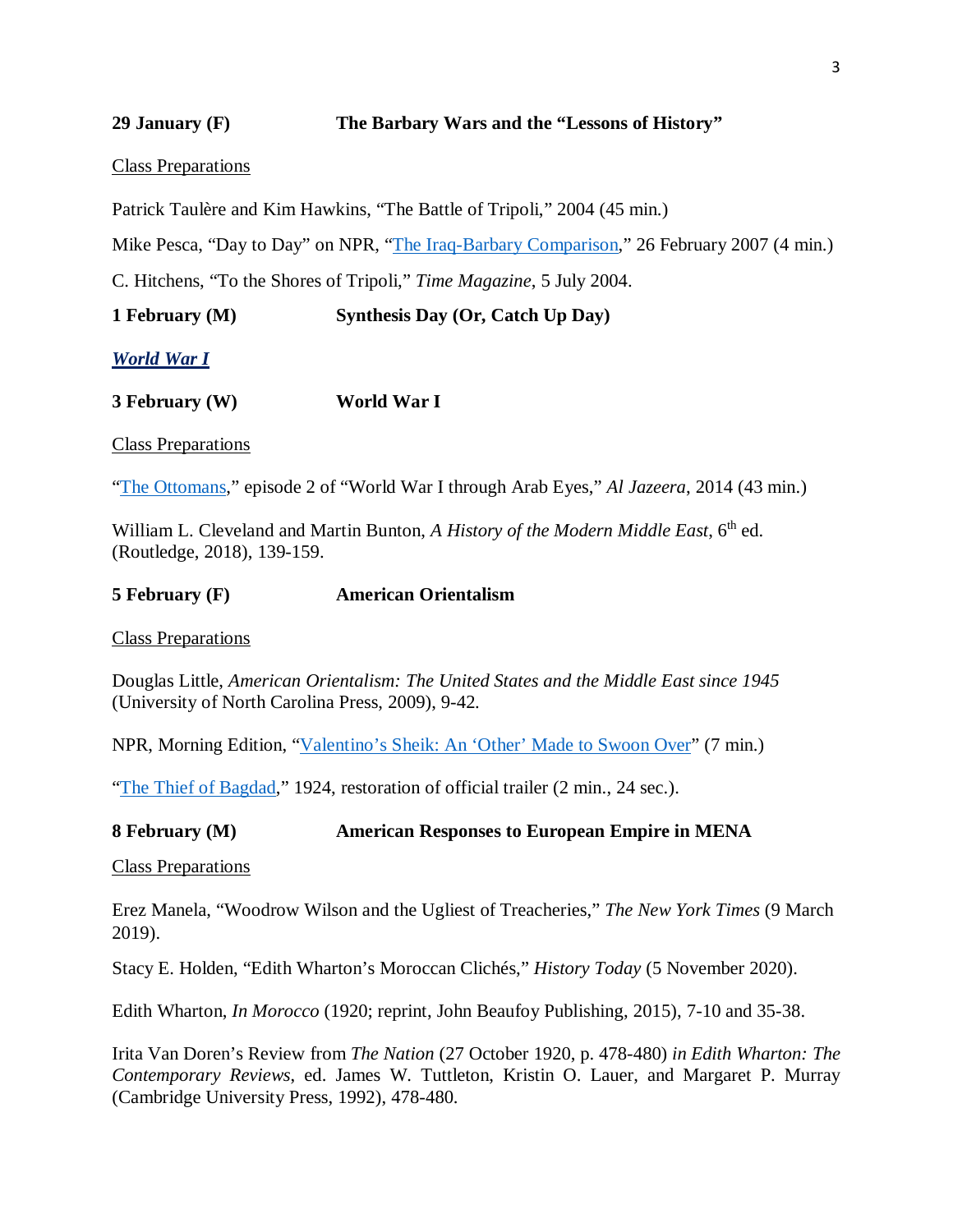# **10 February (W) The King-Crane Commission**

#### Class Preparations

James Gelvin, "The Ironic Legacy of the King-Crane Commission," in *The Middle East and the United States*, 6<sup>th</sup> ed., David W. Lesch and Mark L. Haas, ed.s (Routledge, 2018), 30-46.

The General Syrian Congress, "Memorandum Presented to the King-Crane Commission," in *The Israel-Arab Reader: A Documentary History of the Middle East Conflict*, 8<sup>th</sup> ed., Walter Laqueur and Dan Schueftan, ed.s (Penguin, 2016), 21-23.

Zionist Commission to Palestine, ["Statement to the International Commission on Turkey-](http://dcollections.oberlin.edu/digital/collection/kingcrane/id/3197/rec/2)[American Section,](http://dcollections.oberlin.edu/digital/collection/kingcrane/id/3197/rec/2)" June 1919, King Crane Digital Collection, Oberlin College Archives.

"The King-Crane Commission: Recommendations (August 28, 1919)," *The Arab-Israeli Reader: A Documentary History of the Middle East Conflict*, 8<sup>th</sup> ed., ed. Walter Laqueur and Dan Schueftan (Penguin Books, 2016), 23-25.

| 12 February $(F)$   | <b>Synthesis Day (or Catch Up Day)</b> |
|---------------------|----------------------------------------|
| 15 February (M)     | Take Home Exam #1 (No Class)           |
| 17 February $(W)$   | <b>Reading Day (No Class)</b>          |
| <b>The Cold War</b> |                                        |

**19 February (F) World War II in North Africa**

Class Preparations

Ernie Pyle, "8 December 1942," in *Ernie's War: The Best of Ernie Pyle's World War II Dispatches* (Random House, 1986), 60-62.

Lt.-Col. Leslie W. Bailey, "Journey to Tunisia," in *Through Hell and High Water: The Wartime Memories of a Junior Combat Infantry Officer* (Vintage Press, 1994), 70-73.

Omer Bartov, "Recentering the Holocaust (Again)," in *The Holocaust and North Africa*, Aomar Boum and Sarah Abrevaya Stein, ed.s (Stanford University Press, 2018), 207-213.

## **22 February (M) Truman's Recognition of Israel, 1948**

Class Preparations

William Cleveland and Martin Bunton, "World War II and the Birth of the State of Israel," in *A History of the Modern Middle East* (Routledge, 2018), 246-256.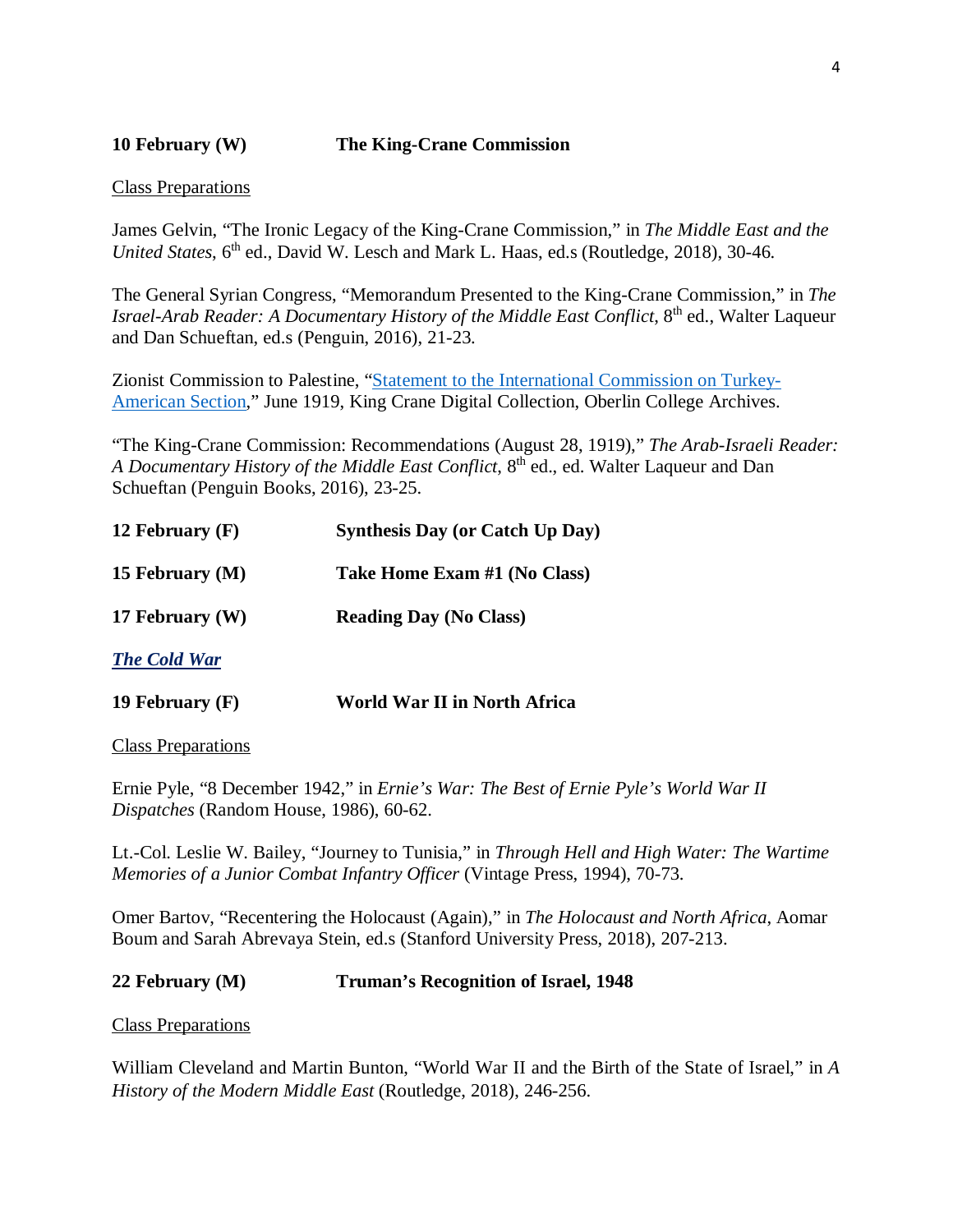David Nasaw, interview with Andrew Keen, Keen On, podcast audio, [https://lithub.com/david](https://lithub.com/david-nasaw-on-the-million-refugees-left-behind-in-germany-after-wwii/)[nasaw-on-the-million-refugees-left-behind-in-germany-after-wwii/.](https://lithub.com/david-nasaw-on-the-million-refugees-left-behind-in-germany-after-wwii/)

Natalie Walker, ["The Displaced Persons Act of 1948,](https://www.trumanlibraryinstitute.org/the-displaced-persons-act-of-1948/)" Harry S. Truman Library and Museum.

Eddie Jacobson to President Harry S. Truman, 3 October 1947, Harry S. Truman Library and Museum.

King Abdulaziz Ibn Saud to President Harry S. Truman, 26 October 1947, Foreign Relations of the United States, 1947, The Near East and Africa, Volume 5, 867N.01/10-3047.

# **24 February (W) Americans and the Arab-Israeli War of 1948**

Class Preparations

Roberta Grossman, "Above and Beyond," 2014 (1 hr., 30 min.).

Ambassador Wells Stabler, interviewed by Charles Stuart Kennedy, 28 February 1991, Frontline Diplomacy: The Foreign Affairs Oral History Collection of the Association for Diplomatic Studies and Training, Library of Congress, pages 1 and 21-34.

## **26 February (F) The Truman Doctrine**

Class Preparations

"Legacies of Empire," in David Reynolds, *One World Divisible: A Global History since 1945* (Norton, 2000), 67 and 76-88.

President Harry S. Truman, ["Recommendation for Assistance to Greece and Turkey,](https://www.trumanlibrary.gov/library/research-files/address-president-congress-recommending-assistance-greece-and-turkey?documentid=NA&pagenumber=1)" 12 March 1947, online archive, Harry S. Truman Library and Museum.

**1 March (M) The Cold War and Its Consequences**

Class Preparations

Rashid Khalidi, "The Super Powers and the Cold War in the Middle East," in David W. Lesch and Mark L. Haas, *The Middle East and the United States*, 6<sup>th</sup> ed. (Routledge, 2018), 119-135.

**3 March (W) Synthesis Day (Or, Catch Up Day)**

*A Special Relationship*

**5 March (F) The US and Arab Nationalism**

Class Preparations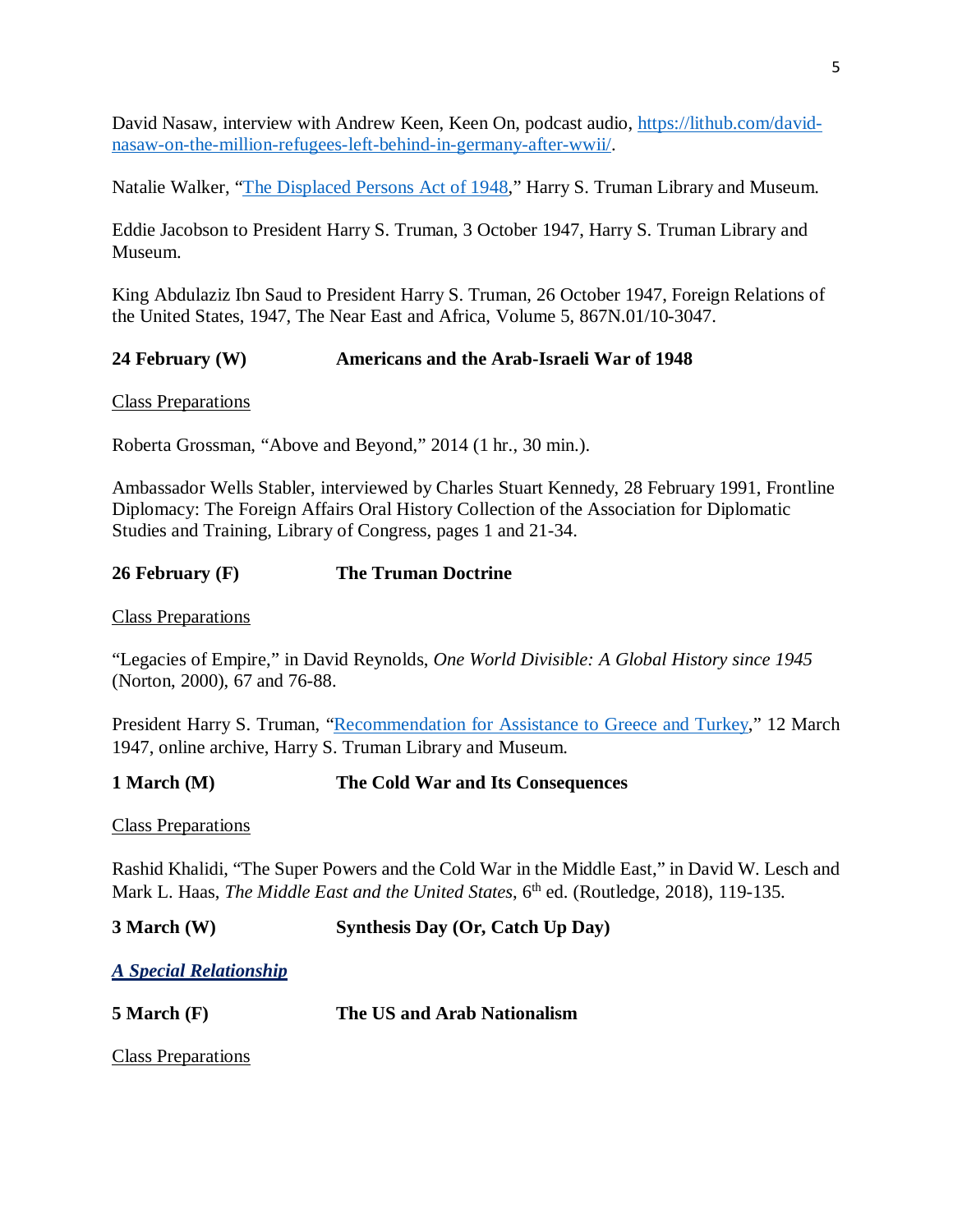William Cleveland and Martin Bunton, "The Middle East in the Age of Nasser," in *A History of the Modern Middle East*, 6<sup>th</sup> ed. (Routledge, 2018), 286-306.

Malik Mufti, "The United States and Nasserist Pan-Islam," in David W. Lesch and Mark L. Haas, *The Middle East and the United States*, 6<sup>th</sup> ed. (Routledge, 2018), 93-109.

"Mecca," Malcolm X with Alex Haley, *The Autobiography of Malcolm X* (1965; reprint, Ballantine Books, 1992), 325-348.

# **8 March (M) The Suez Crisis, 1956**

Class Preparations

"The Suez Crisis, 1956," Judge, Edward H. and Langdon, John W., ed., *The Cold War: A Global History*, 3rd ed., (Rowman and Littlefield, 2017), 129-133.

"The Eisenhower Doctrine, 1957," Judge, Edward H. and Langdon, John W., ed., *The Cold War: A Global History*, 3rd ed., (Rowman and Littlefield, 2017), 133-135.

Dwight D. Eisenhower, ["The Eisenhower Doctrine,](https://millercenter.org/the-presidency/presidential-speeches/january-5-1957-eisenhower-doctrine)" January 1957.

## **10 March (W) The Six Day War, 1967 (Work at Home)**

Class Preparations

Al Jazeera, ["The War in June,](https://www.aljazeera.com/program/featured-documentaries/2017/6/2/the-war-in-june-1967)" 2017 (49 min.)

Fawaz A. George, "The 1967 Arab-Israeli War: US Actions and Arab Perceptions," in David W. Lesch and Mark L. Haas, ed.s, *The Middle East and the United States* (Routledge, 2018), 139- 153.

"UN Resolution 242," in *The Middle East and Islamic World Reader*, Marvin E. Gettleman and Stuart Schaar, ed. (Grove Press, 2003), 201-203.

# **12 March (F) The Six Day War, 1967**

Class Preparations

Lyndon Baines Johnson, ["Crisis and War in the Middle East,](https://www.nytimes.com/1971/10/23/archives/by-lyndon-b-johnson-crisis-and-war-in-the-mideast-in-1967-the-hot.html)" *The New York Times* (23 October 1971), 18.

Gamal Abdel Nasser (President of Egypt), "Speech to Arab Trade Unionists (May 26, 1967)," in *The Israel-Arab Reader: A Documentary History of the Middle East Conflict*, 8<sup>th</sup> ed., Walter Laqueur and Dan Schueftan, ed.s (Penguin, 2016), 98-100.

Abba Eban (Israeli Foreign Minister), "Speech at the Special Assemble of the United Nations (June 19, 1967), in *The Israel-Arab Reader: A Documentary History of the Middle East Conflict*, 8<sup>th</sup> ed., Walter Laqueur and Dan Schueftan, ed.s (Penguin, 2016), 105-110.

# **15 March (M) Egypt's Cold War Realignment**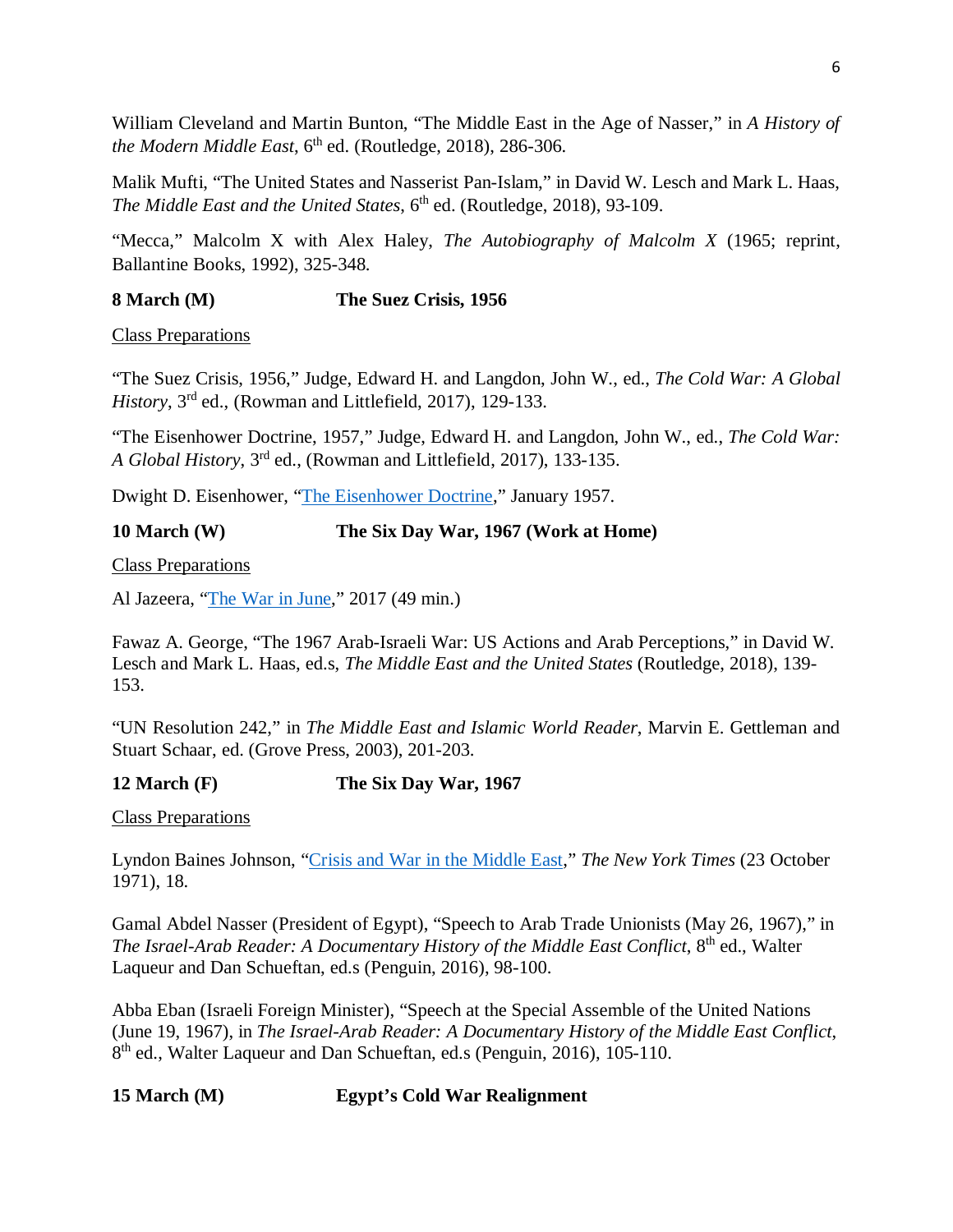#### Class Preparations

William Cleveland and Martin Bunton, "Egypt under Sadat," in *A History of the Modern Middle East*, 6<sup>th</sup> ed. (Routledge, 2018), 379-389.

"Henry Kissinger: Strategist," in Aaron David Miller, *America's Elusive Search for Arab-Israeli Peace* (Bantam Books, 2008), 129-156.

## **17 March (W) The Camp David Accords, 1978**

Class Preparations

"Jimmy Carter: Missionary," in Aaron David Miller, *America's Elusive Search for Arab-Israeli Peace* (Bantam Books, 2008), 157-190.

"Framework for Peace Agree to at Camp David," Judge, Edward H. and Langdon, John W., ed., *The Cold War: A Global History*, 3rd ed., (Rowman and Littlefield, 2017), 268-273.

Walter Laqueur and Dan Schueftan, *The Israel-Arab Reader: A Documentary History of the Middle East Conflict*, 8<sup>th</sup> ed. (Penguin Books, 2016), 229-230 [Soviet Prime Minister Andrei Gromyko], 230 [PLO Chairman Yasser Arafat], 235-237 [West Bank Palestinians].

## **19 March (F) American Perceptions of the Arab World**

Class Preparations

Michael Singh, "Valentino's Ghost," 2013 (1 hr., 33 min.)

**22 March (M) Synthesis Day (Or, Catch Up Day)**

**24 March (W) Take Home Exam #2 (No Class)**

*Blowback*

**26 March (F) Reza Shah's Iran**

Class Preparations

William Cleveland and Martin Bunton, "Iran under Reza Shah," in *A History of the Modern Middle East*, 6<sup>th</sup> ed. (Routledge, 2018), 176-181.

## **29 March (M) CIA Coup in Tehran**

Class Preparations

William Cleveland and Martin Bunton, "Iran: The Reestablishment of Autocracy," in *A History*  of the Modern Middle East, 6<sup>th</sup> ed. (Routledge, 2018), 273-284.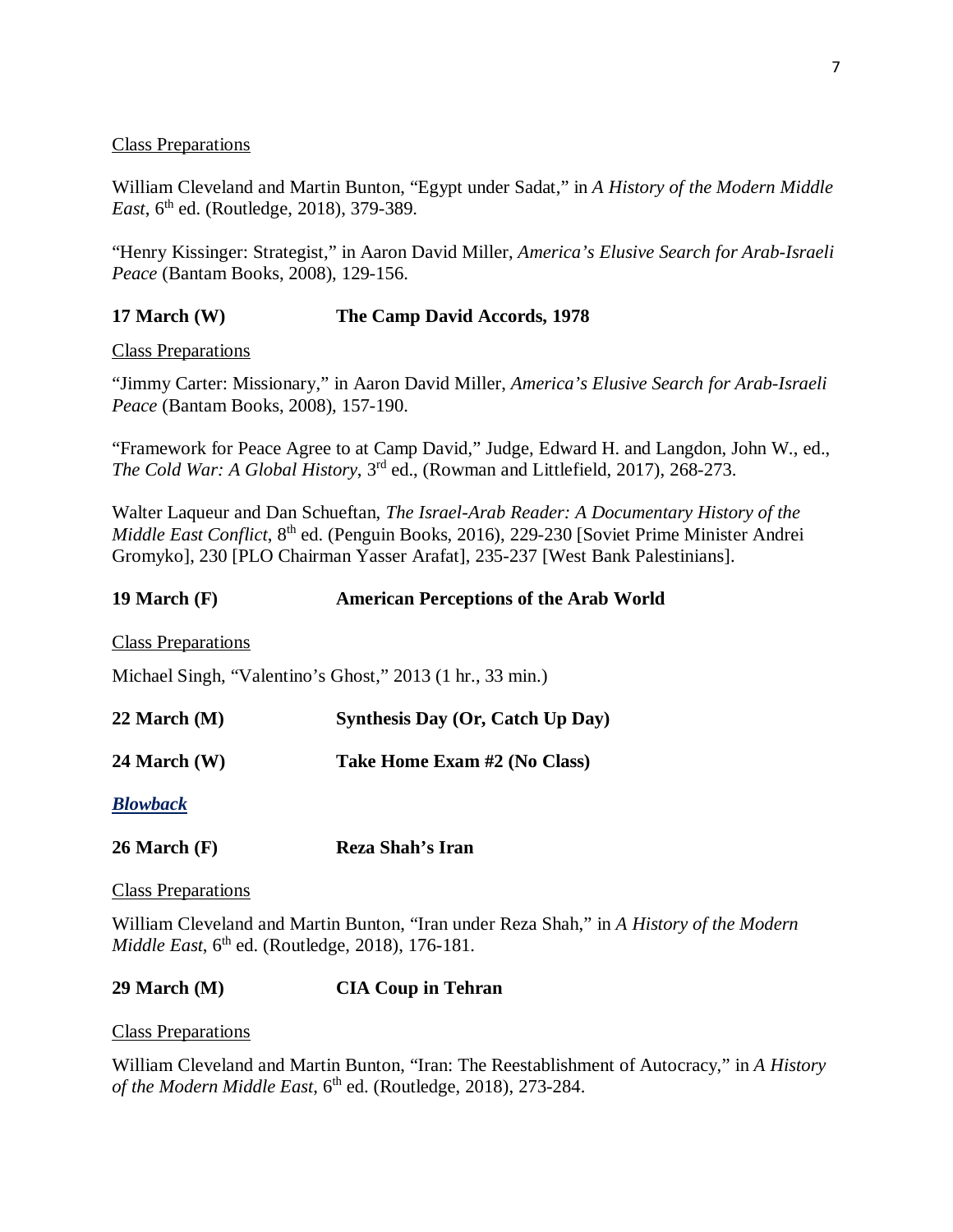"Man of the Year: Challenge of the East," *Time Magazine*, 59, no. 1 (7 January 1952).

## **31 March (W) The Islamic Revolution**

#### Class Preparations

"The Iranian Revolution and the Revival of Islam," in *A History of the Modern Middle East*, 6th ed. (Routledge, 2018), 355-377.

Ayatollah Ruholla Khomeini, "Ayatollah Ruholla Khomeini Denounces the Rule of the Shah of Iran," in *Sources in the History of the Modern Middle East*, Akram Fouad Khater, ed. (Houghton Mifflin Company, 2004), 286-289.

Department of State, "American Consular Documents Reveal US Diplomats' Assessment of the Revolution in Iran, 1978," in *Sources in the History of the Modern Middle East*, Akram Fouad Khater, ed. (Houghton Mifflin Company, 2004), 298-301.

"Man of the Year: The Mystic Who Lit the Fires of Hatred," *Time Magazine*, 115, no. 1 (7 January 1980).

## **2 April (F) The Persian Gulf War, 1991**

Class Preparations

William Cleveland and Martin Bunton, "The Gulf Crisis of 1990-1991" and "The Aftermath of the Gulf War," in *A History of the Modern Middle East*, 6<sup>th</sup> ed. (Routledge, 2018), 456-472.

George H.W. Bush, "The New World Order, 1991," in *The Middle East and Islamic World Reader*, Marvin E. Gettleman and Stuart Schaar, ed. (Grove Press, 2003), 248-250.

George H.W. Bush, "After the Storm," in Stacy E. Holden, *A Documentary History of Modern Iraq* (University Press of Florida, 2012), 281-284.

"Fire in the Gulf," Queen Noor, *Leap of Faith* (Hyperion, 2003), 327-337.

Nuha al-Radi, "The Persian Gulf War Experienced in Baghdad," in Stacy E. Holden, *A Documentary History of Modern Iraq* (University Press of Florida, 2012), 273-278.

## **5 April (M) The Sanctions Regime**

#### Class Preparations

Hadani Ditmars, "The Deleterious Effects of Sanctions on Iraqi Women," in Stacy E. Holden, *A Documentary History of Modern Iraq* (University Press of Florida, 2012), 288-298.

"Migraine Hussein," Madeline Albright, *Madam Secretary: A Memoir* (Harper Perennial, 2003), 274-289.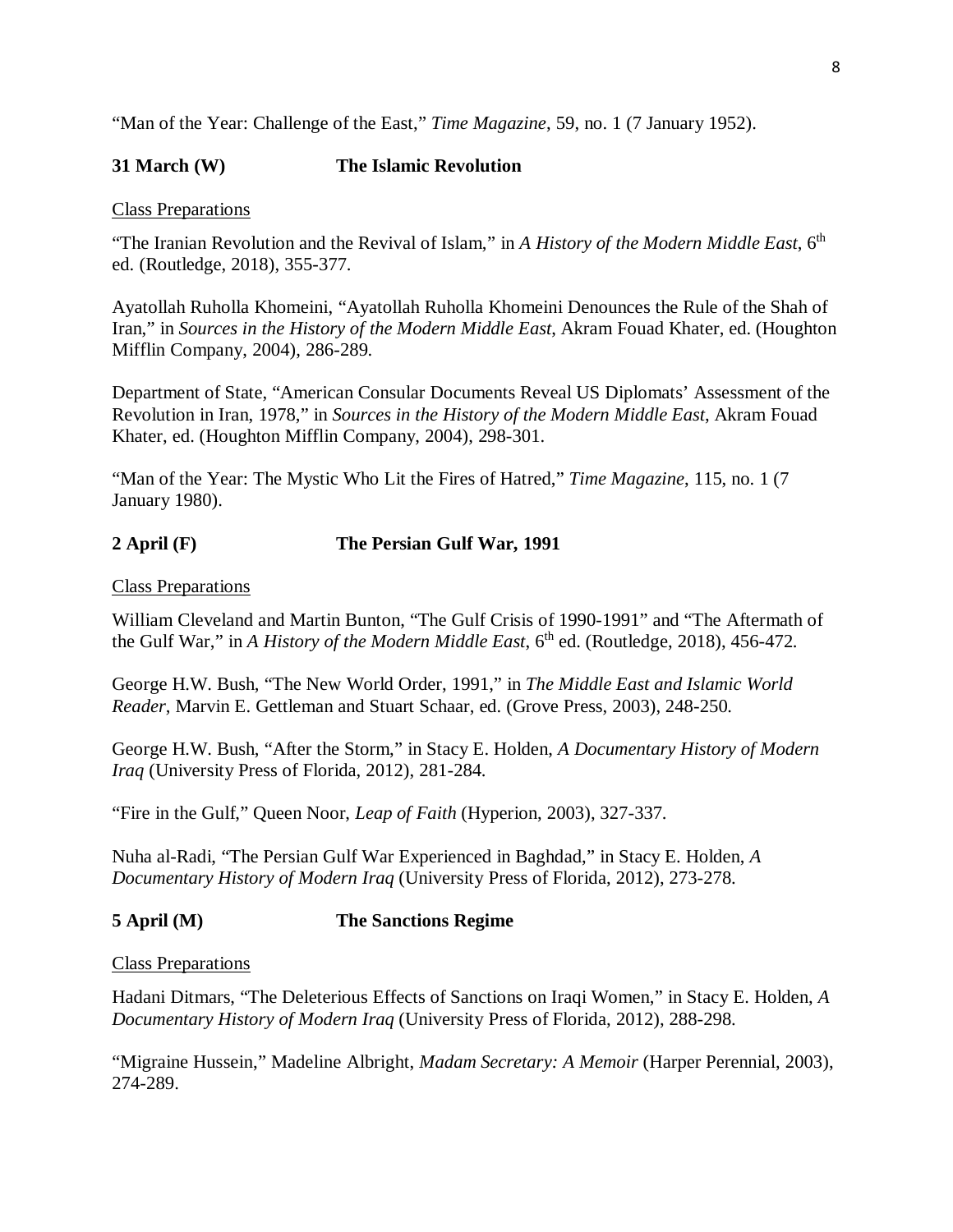## **7 April (W) Liberating Muslim Women**

#### Class Preparations

Kelly J. Shannon, "'I'm Glad I'm Not a Saudi Woman': The First Gulf War and US Encounters with Saudi Gender Relations," *Cambridge Review of International Affairs*, 27, no. 3 (2014): 553- 573.

Saba Gul Khattak, "Afghan Women: Bombed to Be Liberated," *Middle East Research and Information Report*, 222 (spring 2002).

## **9 April (F) Unlikely Diplomacy**

Class Preparations

Michael Axworthy, *A History of Iran: Empire of the Mind*, (Basic Books, 2008), 283-312.

Till Schauder, "The Iran Job," 2012 (1 hr., 33 min.)

## **12 April (M) Terrorism**

Class Preparations

Frederik Logevall, *Terrorism* and 9/11: A Reader (Cengage Learning, 2002), 1-4.

Keith L. Shimko, *International Relations: Perspectives, Controversies and Readings*, 5<sup>th</sup> ed. (Wadsworth Publishing 2015), 294-299.

Charles Townsend, *Terrorism: A Very Short Introduction* (Oxford University Press, 2011), 21-36.

Ahmed Rashid, "Osama bin Laden: How the US Helped Midwife a Terrorist," in Fredrik Logevall, *Terrorism and 9/11: A Reader* (Houghton Mifflin, 2002), 50-60.

## **14 April (W) Sectarian Divisions in Iraq**

Class Preparations

Yara Badday, "Reframing Sunni and Shi'i Discussions," in *We Are Iraqis: Aesthetics and Politics in a Time of War*, ed. Nadje al-Ali and Deborah al-Najjar (Syracuse University Press, 2013), 83-92.

## **16 April (F) Occupation and Invasion**

Class Preparations

Steve A. Yetiv, "The Iraq War of 2003: Why Did the United States Decide to Invade?" in David W. Lesch and Mark L. Haas, ed., *The Middle East and the United States*, 6<sup>th</sup> ed. (Routledge, 2018), 253-273.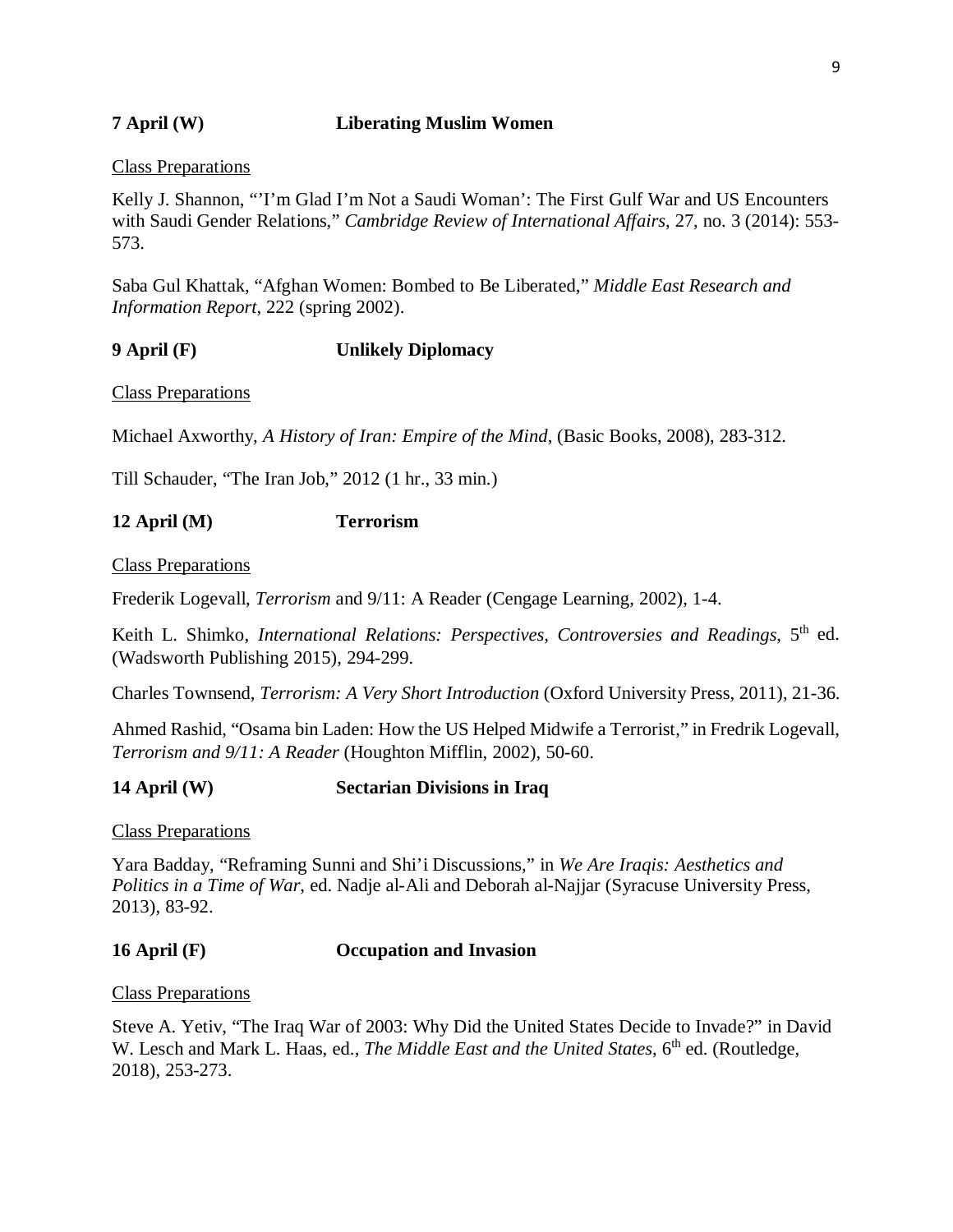**19 April (M) Women and American Intervention in Iraq**

Class Preparations

Nicola Pratt and Nadje al-Ali, "title," in *Women and War in the Middle East: Transnational Perspectives*, Nicola Pratt and Nadje al-Ali, ed. (Zed Books, 2009), 65-98.

| $21$ April (W) | <b>The Surge</b>                 |
|----------------|----------------------------------|
|                | -Guest Lecture, Dr. Keith Shimko |

## Class Preparations

LTC Jim Crider, *Inside the Surge: One Commander's Lesson in Counterinsurgency* (Center for New American Security, 2009).

| 23 April $(F)$     | Take Home Exam #3 (No Class)          |
|--------------------|---------------------------------------|
| <b>Week 15</b>     |                                       |
| $26$ April (M)     | <b>US Policy Today, Some Thoughts</b> |
| Class Draperations |                                       |

## Class Preparations

Waleed Hazbun, "Reimaging US Engagement with a New Middle East," *Middle East Research and Information Project*, 204 (spring 2020).

# **28 April (W) America's Shifting Place in the World**

Class Preparations

Suzy Hansen, *Notes on a Foreign Country: An American Abroad in a Post-American World*  (Farrar, Straus and Giroux, 2017), in its entirety.

**Analytical Review of Suzy Hansen's Book Is Due on 4 May by 5 pm\*\*\*\*\*\*\*\*\*\*\*\*\*\*\*\*\***

| 30 April $(F)$ | <b>Synthesis and Summing Up</b> |
|----------------|---------------------------------|
|----------------|---------------------------------|

## Grading

 $A = 94-100$  $A- = 90-93$  $B_{+} = 87 - 89$  $B = 84-86$  $B - 80-83$  $C_{+} = 77 - 79$  $C = 74-76$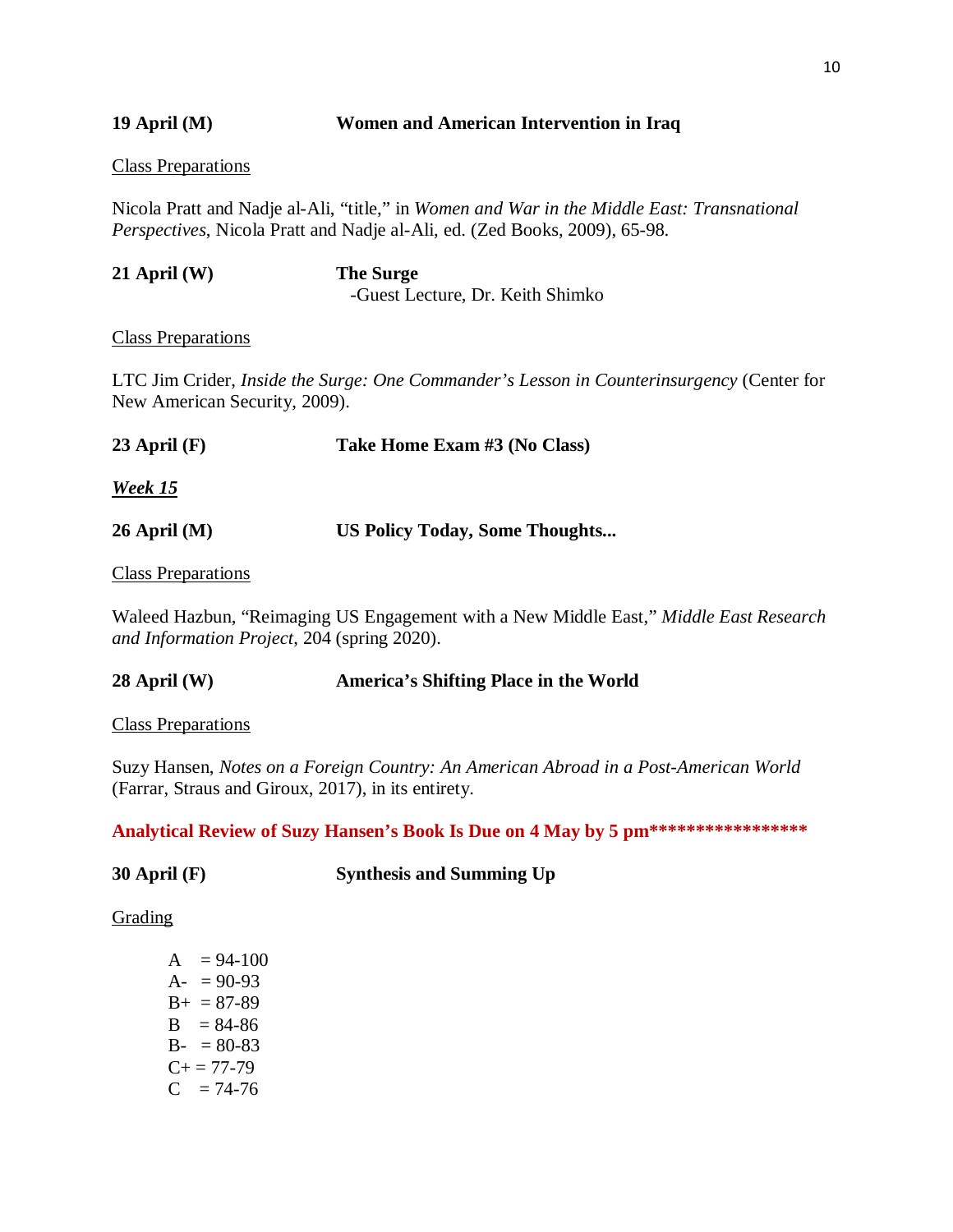#### **Mental Health and Wellness Resources**

There is a link to Purdue Counseling and Psychological Services on Brightspace, under the Student Services and Resources section. **If you feel stress, anxiety and/or overwhelmed, try**  [WellTrack](https://purdue.welltrack.com/)**,** with information and tools at your fingertips, available to you at any time. **If you need support and information about options and resources**, please contact or see the [Office](http://www.purdue.edu/odos)  [of the Dean of Students.](http://www.purdue.edu/odos) Call 765-494-1747. Hours of operation are M-F, 8 am- 5 pm. **If you find yourself struggling to find a healthy balance between academics, social life, stress**, etc. sign up for free one-on-one virtual or in-person sessions with a [Purdue Wellness Coach at](https://www.purdue.edu/recwell/fitness-wellness/wellness/one-on-one-coaching/wellness-coaching.php)  [RecWell.](https://www.purdue.edu/recwell/fitness-wellness/wellness/one-on-one-coaching/wellness-coaching.php) Student coaches can help you navigate through barriers and challenges toward your goals throughout the semester. Sign up is completely free and can be done on BoilerConnect. If you have any questions, please contact Purdue Wellness at [evans240@purdue.edu.](mailto:evans240@purdue.edu)

In cases of absences due to circumstances beyond a student's control, and in cases of bereavement, the student or the student's representative should contact the Office of the Dean of Students. See, [http://www.purdue.edu/studentregulations/regulations\\_procedures/classes.html.](http://www.purdue.edu/studentregulations/regulations_procedures/classes.html)

## **COVID Policies**

COVID makes it difficult to evaluate student participation. Purdue guidelines state, "*Students are expected to attend in-person courses when they are able.*" If student feels ill, have symptoms associated with COVID-19, or suspect they have been exposed to the virus, they should stay home and contact the Protect Purdue Health Center (496-INFO). When students cannot come to class, they should email me. I will help them understand how best to cover missed material and provide an opportunity to increase class engagement. Most classes will be uploaded to Brightspace as a Boilercast for quarantined students. Class engagement (attendance or, if you cannot attend, communication with me) will not be graded (and so cannot bring your grade down). But I reserve the right to raise your grade based on a student's engagement.

If you must quarantine, please email me so we can communicate about continuing remotely. You must work with the Protect Purdue Health Center (PPHC) to get documentation and support, like access to an Academic Case Manager who can provide you with guidelines and resources around communicating with your instructors, be available for academic support, and offer suggestions for how to be successful when learning remotely. Your Academic Case Manager can be reached at [acmg@purdue.edu.](mailto:acmg@purdue.edu) Importantly, if you find yourself too sick to progress in the course, notify your academic case manager and notify me via email to make any necessary arrangements.

The [Protect Purdue Plan](https://protect.purdue.edu/plan/) includes the [Protect Purdue Pledge,](https://protect.purdue.edu/pledge/?_ga=2.210401429.1213937682.1590527202-1814553957.1589408073) which is campus policy. As such all members of the Purdue community must comply with the required health and safety guidelines. Required behaviors in this class include: staying home and contacting the Protect Purdue Health Center (496-INFO) if you feel ill or know you have been exposed to the virus, properly wearing a mask in classrooms and campus buildings at all times (the mask should cover nose and mouth, no eating or drinking in the classroom), disinfecting desk and other workspaces before and after use, maintaining appropriate social distancing with peers and instructors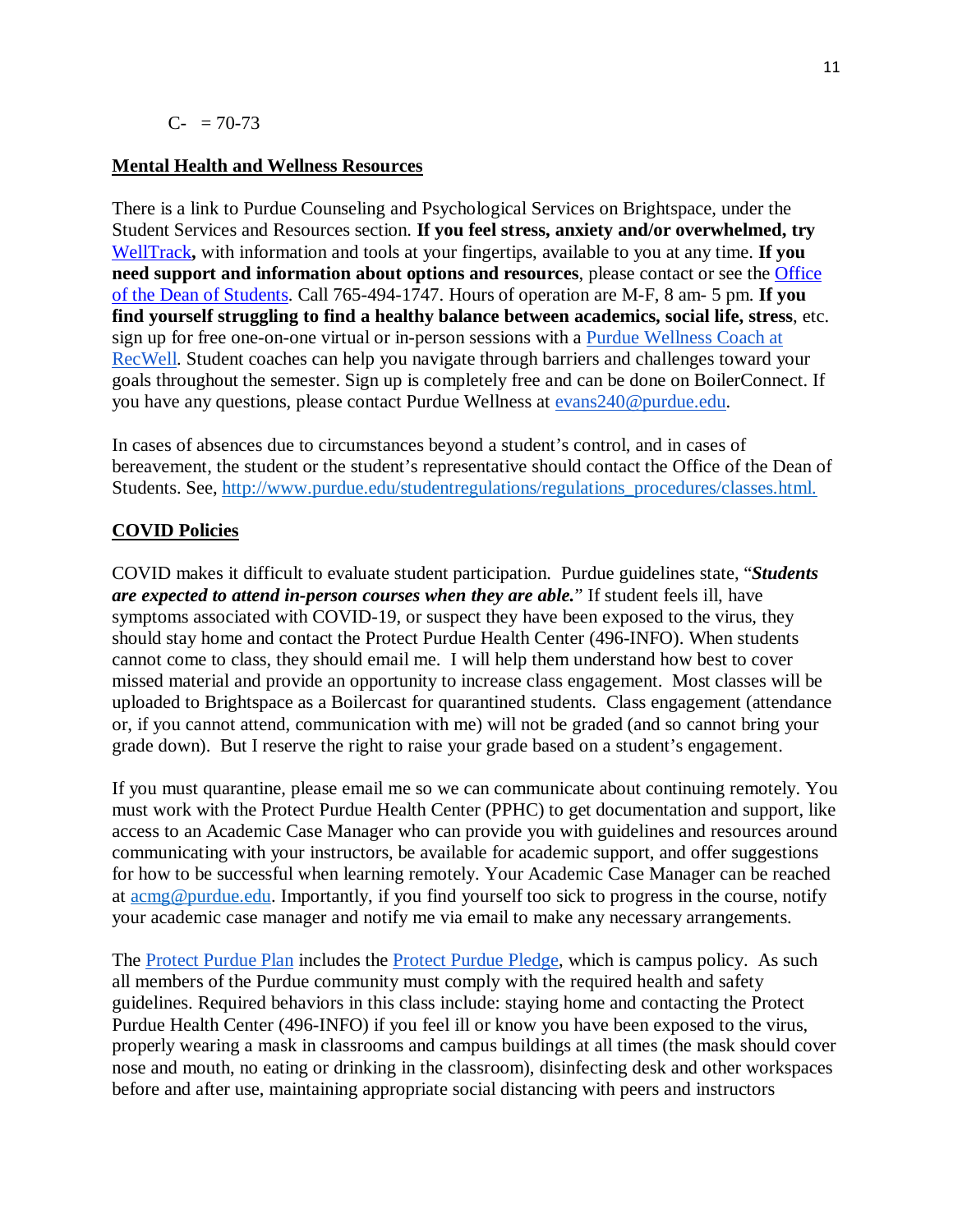(including when entering/exiting classrooms), refraining from moving furniture, avoiding shared use of personal items, maintaining robust hygiene (e.g., handwashing, disposal of tissues) prior to, during and after class, and following all safety directions from the instructor.

Students who do not engage in these behaviors will be offered the opportunity to comply. If noncompliance continues, possible results include instructors asking the student to leave class and instructors dismissing the class. Students who do not comply with the required health behaviors are violating the University Code of Conduct and will be reported to the Dean of Students Office with sanctions ranging from educational requirements to dismissal from the university.

Any student who has substantial reason to believe that another person in a campus room (e.g., classroom) is threatening the safety of others by not complying may leave the room without consequence. The student is encouraged to report the behavior to and discuss the next steps with their instructor. Students also have the option of reporting the behavior to the [Office of the](https://www.purdue.edu/odos/osrr/)  [Student Rights and Responsibilities.](https://www.purdue.edu/odos/osrr/) See also [Purdue University Bill of Student Rights.](https://catalog.purdue.edu/content.php?catoid=7&navoid=2852#purdue-university-bill-of-student-rights)

The deadlines and grading policies are subject to changes in the event of a major campus emergency. Any changes will be emailed and posted on Brightspace when class resumes.

## **Other University Policies**

**Plagiarism Will Not Be Tolerated at Purdue University:** *Plagiarism is a crime, and students can be expelled for turning in a paper that they did not write. Copying a person's work verbatim is not the only form of plagiarism. In some cases, plagiarism involves paraphrasing the idea of another without a footnote or the repetition of another author's phrase. Students are advised to consult Purdue University's Guide to Academic Integrity for guidelines at: http://www.purdue.edu/ODOS/osrr/integrity.htm. Plagiarized work will receive a 0, and the professor reserves the right to forward the case to the administration for further review by a dean.*

**Purdue University Policy Prohibits Academic Dishonesty:** *Purdue prohibits "dishonesty in connection with any University activity. Cheating, plagiarism, or knowingly furnishing false information to the University are examples of dishonesty." [Part 5, Section III-B-2-a, [Student](http://www.purdue.edu/univregs/)  [Regulations\]](http://www.purdue.edu/univregs/) Furthermore, the University Senate has stipulated that "the commitment of acts of cheating, lying, and deceit in any of their diverse forms (such as the use of substitutes for taking examinations, the use of illegal cribs, plagiarism, and copying during examinations) is dishonest and must not be tolerated. Moreover, knowingly to aid and abet, directly or indirectly, other parties in committing dishonest acts is in itself dishonest." [University Senate Document 72-18, December 15, 1972]* <https://www.purdue.edu/odos/academic-integrity/>

**Purdue University Policy Prohibits Discrimination:** *Purdue University is committed to maintaining a community which recognizes and values the inherent worth and dignity of every person; fosters tolerance, sensitivity, understanding, and mutual respect among its members; and*  encourages each individual to strive to reach his or her own potential. In pursuit of its goal of *academic excellence, the University seeks to develop and nurture diversity. The University believes that diversity among its many members strengthens the institution, stimulates creativity, promotes*